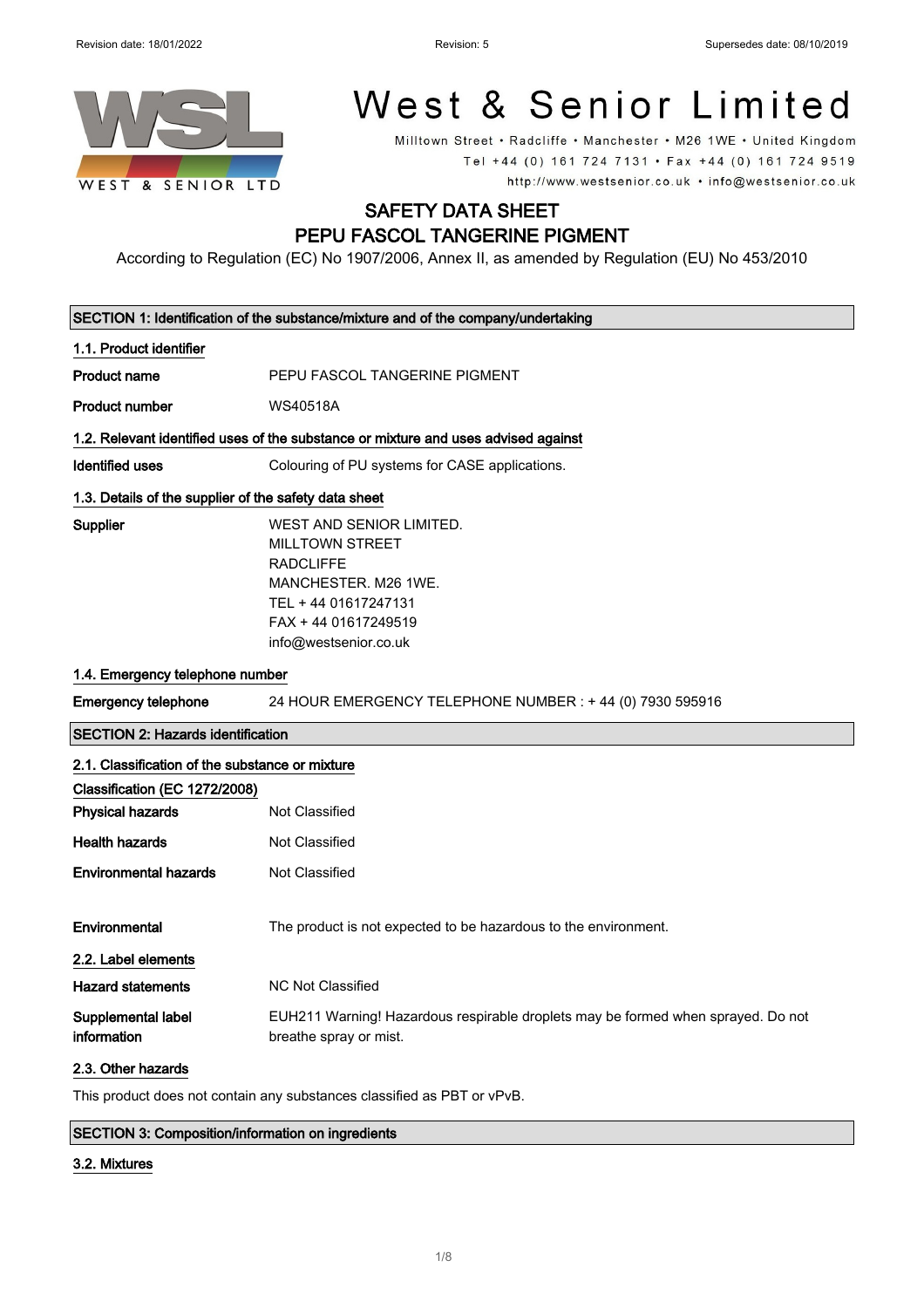| <b>TITANIUM DIOXIDE</b>                                    |                                                                                                                                                                                                                                            | 10-30%                                                                                                                                                                                       |
|------------------------------------------------------------|--------------------------------------------------------------------------------------------------------------------------------------------------------------------------------------------------------------------------------------------|----------------------------------------------------------------------------------------------------------------------------------------------------------------------------------------------|
| CAS number: 13463-67-7                                     | EC number: 236-675-5                                                                                                                                                                                                                       | REACH registration number: 01-<br>2119489379-17-0000                                                                                                                                         |
| Classification<br>Not Classified                           |                                                                                                                                                                                                                                            |                                                                                                                                                                                              |
|                                                            | The full text for all hazard statements is displayed in Section 16.                                                                                                                                                                        |                                                                                                                                                                                              |
| <b>Composition comments</b>                                | required under the latest EC Directives                                                                                                                                                                                                    | This mixture contains ≥ 1% Titanium Dioxide (CAS 13463-67-7) The Annex VI classification of<br>Titanium Dioxide does not apply to this mixture according to its Note 10. No other disclosure |
| <b>SECTION 4: First aid measures</b>                       |                                                                                                                                                                                                                                            |                                                                                                                                                                                              |
| 4.1. Description of first aid measures                     |                                                                                                                                                                                                                                            |                                                                                                                                                                                              |
| <b>General information</b>                                 | No specific recommendations. If in doubt, get medical attention promptly.                                                                                                                                                                  |                                                                                                                                                                                              |
| Inhalation                                                 | Move affected person to fresh air at once. Get medical attention if any discomfort continues.                                                                                                                                              |                                                                                                                                                                                              |
| Ingestion                                                  | Never give anything by mouth to an unconscious person. Do not induce vomiting. Rinse<br>mouth thoroughly with water. Give plenty of water to drink. Get medical attention if any<br>discomfort continues.                                  |                                                                                                                                                                                              |
| Skin contact                                               | Remove affected person from source of contamination. Get medical attention if irritation<br>persists after washing.                                                                                                                        |                                                                                                                                                                                              |
| Eye contact                                                | Remove any contact lenses and open eyelids wide apart. Continue to rinse for at least 15<br>minutes. Continue to rinse for at least 15 minutes. Get medical attention if any discomfort<br>continues.                                      |                                                                                                                                                                                              |
|                                                            | 4.2. Most important symptoms and effects, both acute and delayed                                                                                                                                                                           |                                                                                                                                                                                              |
| <b>General information</b>                                 | No specific symptoms noted.                                                                                                                                                                                                                |                                                                                                                                                                                              |
|                                                            | 4.3. Indication of any immediate medical attention and special treatment needed                                                                                                                                                            |                                                                                                                                                                                              |
| Notes for the doctor                                       | at the control of symptoms and the clinical condition of the patient.                                                                                                                                                                      | No specific symptoms noted. No specific antedote. Treatment of exposure should be directed                                                                                                   |
| <b>SECTION 5: Firefighting measures</b>                    |                                                                                                                                                                                                                                            |                                                                                                                                                                                              |
| 5.1. Extinguishing media                                   |                                                                                                                                                                                                                                            |                                                                                                                                                                                              |
| Suitable extinguishing media                               | dioxide (CO2). Small fires: Dry chemicals, soda ash, lime.                                                                                                                                                                                 | Extinguish with the following media: Alcohol-resistant foam. Water spray, fog or mist. Carbon                                                                                                |
| Unsuitable extinguishing<br>media                          | Do not use water jet as an extinguisher, as this will spread the fire.                                                                                                                                                                     |                                                                                                                                                                                              |
| 5.2. Special hazards arising from the substance or mixture |                                                                                                                                                                                                                                            |                                                                                                                                                                                              |
| Specific hazards                                           | liquids.                                                                                                                                                                                                                                   | Violent steam generation or eruption may occur upon application of direct water stream to hot                                                                                                |
| Hazardous combustion<br>products                           | During a fire, smoke may contain the original material in addition to combustion products of<br>varying composition which may be toxic and/or irritating. Fire or high temperatures create:<br>Carbon monoxide (CO). Carbon dioxide (CO2). |                                                                                                                                                                                              |
| 5.3. Advice for firefighters                               |                                                                                                                                                                                                                                            |                                                                                                                                                                                              |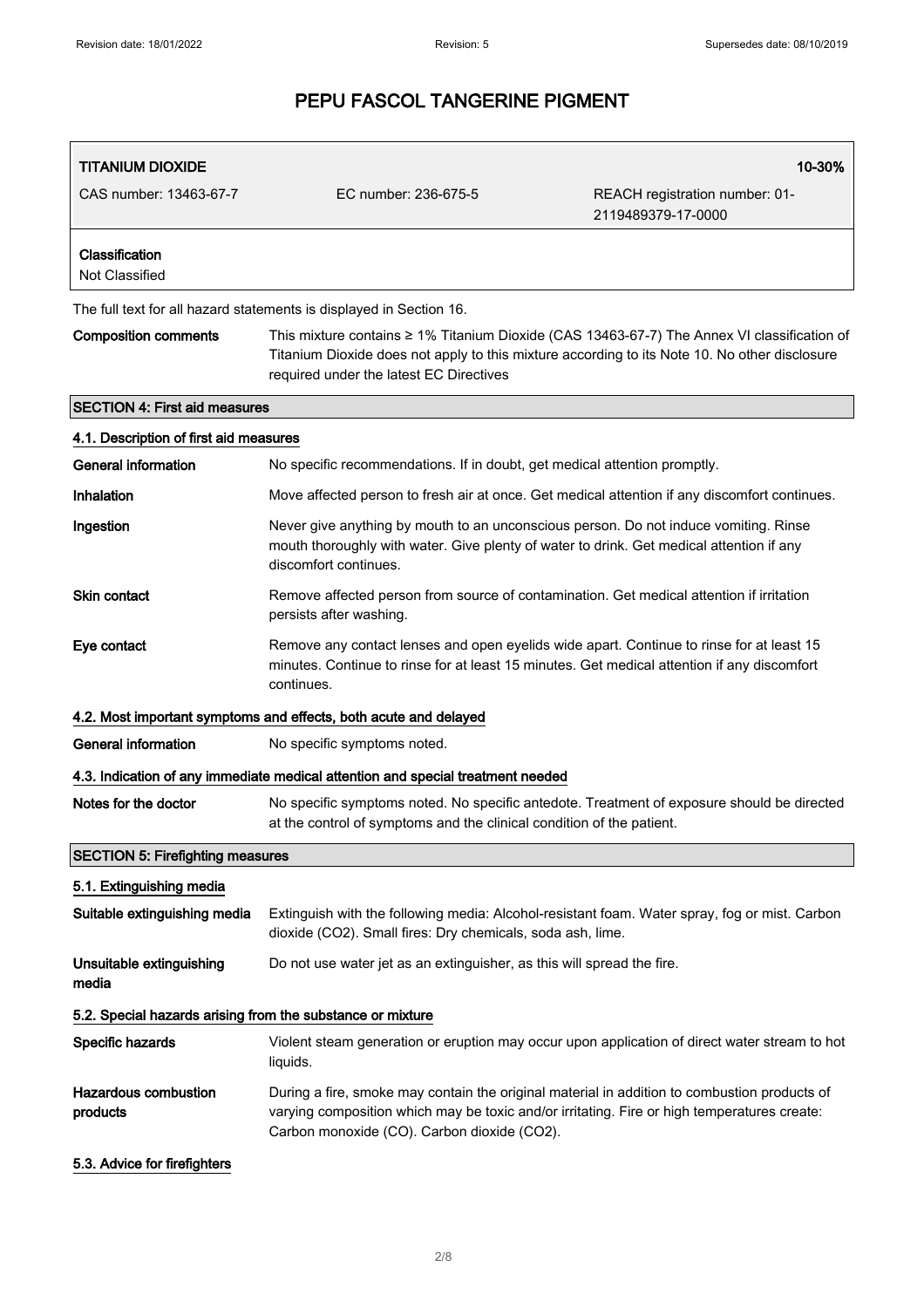| Protective actions during<br>firefighting                                          | Keep people away. Isolate fire and deny unnecessary entry. Use water spray to cool fire<br>exposed containers and fire affected zone until fire is out and danger of reignition has passed.<br>Fight fire from protectet location or safe distance. Consider the use of unmanned hose holders<br>or monitor nozzles. Immediately withdraw all personnel from the area in case of rising sound<br>from venting safety device or discolouration of the container. Do not use direct water stream.<br>May spread fire. Move container from fire area if this is possible without hazard. Burning<br>liquids may be moved by flushing water to potect personnel and minimize property damage.<br>Contain fire water run-off if possible. Fire water run-off, if not contaminated may cause<br>environmental damage. Review the "Accidental Release Measures" and the "Ecological<br>Information" sections of this SDS. |
|------------------------------------------------------------------------------------|--------------------------------------------------------------------------------------------------------------------------------------------------------------------------------------------------------------------------------------------------------------------------------------------------------------------------------------------------------------------------------------------------------------------------------------------------------------------------------------------------------------------------------------------------------------------------------------------------------------------------------------------------------------------------------------------------------------------------------------------------------------------------------------------------------------------------------------------------------------------------------------------------------------------|
| Special protective equipment<br>for firefighters                                   | Wear positive-pressure self-contained breathing apparatus (SCBA) and appropriate protective<br>clothing.                                                                                                                                                                                                                                                                                                                                                                                                                                                                                                                                                                                                                                                                                                                                                                                                           |
| <b>SECTION 6: Accidental release measures</b>                                      |                                                                                                                                                                                                                                                                                                                                                                                                                                                                                                                                                                                                                                                                                                                                                                                                                                                                                                                    |
|                                                                                    | 6.1. Personal precautions, protective equipment and emergency procedures                                                                                                                                                                                                                                                                                                                                                                                                                                                                                                                                                                                                                                                                                                                                                                                                                                           |
| <b>Personal precautions</b>                                                        | Isolate area. Keep unnecessary and unprotected personnel from entering the area. Spilled<br>material may cause a slipping hazard.                                                                                                                                                                                                                                                                                                                                                                                                                                                                                                                                                                                                                                                                                                                                                                                  |
| 6.2. Environmental precautions                                                     |                                                                                                                                                                                                                                                                                                                                                                                                                                                                                                                                                                                                                                                                                                                                                                                                                                                                                                                    |
| <b>Environmental precautions</b>                                                   | Do not discharge into drains or watercourses or onto the ground.                                                                                                                                                                                                                                                                                                                                                                                                                                                                                                                                                                                                                                                                                                                                                                                                                                                   |
| 6.3. Methods and material for containment and cleaning up                          |                                                                                                                                                                                                                                                                                                                                                                                                                                                                                                                                                                                                                                                                                                                                                                                                                                                                                                                    |
| Methods for cleaning up                                                            | Stop leak if safe to do so. Absorb in vermiculite, dry sand or earth and place into containers.<br>Avoid the spillage or runoff entering drains, sewers or watercourses.                                                                                                                                                                                                                                                                                                                                                                                                                                                                                                                                                                                                                                                                                                                                           |
| 6.4. Reference to other sections                                                   |                                                                                                                                                                                                                                                                                                                                                                                                                                                                                                                                                                                                                                                                                                                                                                                                                                                                                                                    |
| Reference to other sections                                                        | For personal protection, see Section 8. See Section 11 for additional information on health<br>hazards. For waste disposal, see Section 13.                                                                                                                                                                                                                                                                                                                                                                                                                                                                                                                                                                                                                                                                                                                                                                        |
| <b>SECTION 7: Handling and storage</b>                                             |                                                                                                                                                                                                                                                                                                                                                                                                                                                                                                                                                                                                                                                                                                                                                                                                                                                                                                                    |
| 7.1. Precautions for safe handling                                                 |                                                                                                                                                                                                                                                                                                                                                                                                                                                                                                                                                                                                                                                                                                                                                                                                                                                                                                                    |
| <b>Usage precautions</b>                                                           | Wear suitable protective equipment for prolonged exposure and/or high concentrations of<br>vapours, spray or mist.                                                                                                                                                                                                                                                                                                                                                                                                                                                                                                                                                                                                                                                                                                                                                                                                 |
|                                                                                    | 7.2. Conditions for safe storage, including any incompatibilities                                                                                                                                                                                                                                                                                                                                                                                                                                                                                                                                                                                                                                                                                                                                                                                                                                                  |
| <b>Storage precautions</b>                                                         | Store in tightly-closed, original container in a dry, cool and well-ventilated place. Keep only in<br>the original container. Keep away from food, drink and animal feeding stuffs.                                                                                                                                                                                                                                                                                                                                                                                                                                                                                                                                                                                                                                                                                                                                |
| 7.3. Specific end use(s)                                                           |                                                                                                                                                                                                                                                                                                                                                                                                                                                                                                                                                                                                                                                                                                                                                                                                                                                                                                                    |
| Specific end use(s)                                                                | The identified uses for this product are detailed in Section 1.2.                                                                                                                                                                                                                                                                                                                                                                                                                                                                                                                                                                                                                                                                                                                                                                                                                                                  |
| <b>SECTION 8: Exposure controls/Personal protection</b>                            |                                                                                                                                                                                                                                                                                                                                                                                                                                                                                                                                                                                                                                                                                                                                                                                                                                                                                                                    |
| 8.1. Control parameters<br>Occupational exposure limits<br><b>TITANIUM DIOXIDE</b> |                                                                                                                                                                                                                                                                                                                                                                                                                                                                                                                                                                                                                                                                                                                                                                                                                                                                                                                    |

EH40 WEL, Time Weighted Average (TWA):, Inhalable dust. 10 mg/m3, 8 h EH40 WEL, Time Weighted Average (TWA):, Respirable dust. 4 mg/m3, 8 h

#### Natural Calcium Carbonate

Long-term exposure limit (8-hour TWA): WEL 4 mg/m<sup>3</sup> respirable dust Long-term exposure limit (8-hour TWA): WEL 10 mg/m<sup>3</sup> inhalable dust WEL = Workplace Exposure Limit.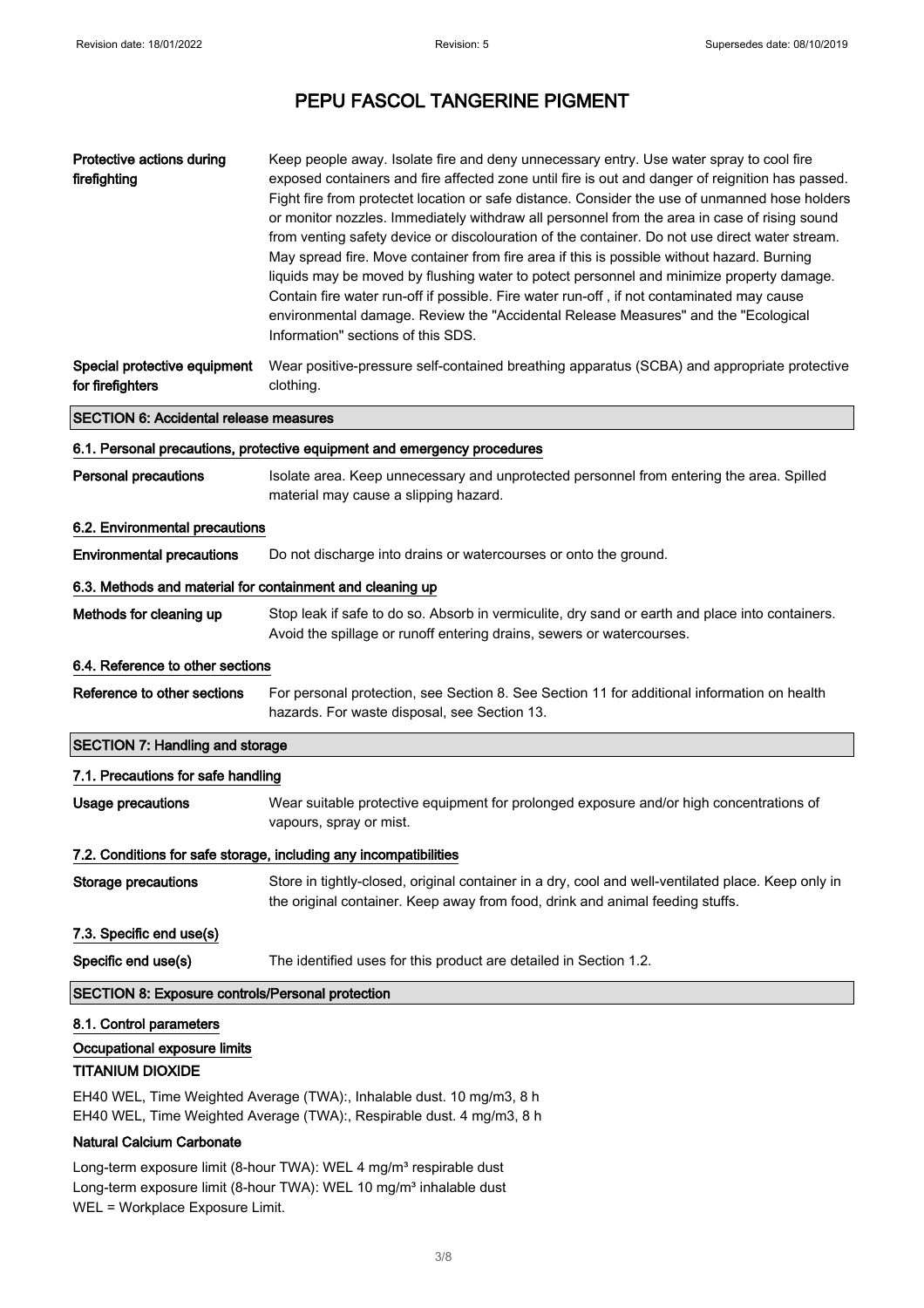| Ingredient comments                 | No exposure limits known for ingredient(s).                                                                                                                                                                                                                                                                                              |
|-------------------------------------|------------------------------------------------------------------------------------------------------------------------------------------------------------------------------------------------------------------------------------------------------------------------------------------------------------------------------------------|
|                                     | POLYETHER POLYOL (CAS: 9082-00-2)                                                                                                                                                                                                                                                                                                        |
| Ingredient comments                 | No exposure limits known for ingredient(s).                                                                                                                                                                                                                                                                                              |
|                                     | TITANIUM DIOXIDE (CAS: 13463-67-7)                                                                                                                                                                                                                                                                                                       |
| <b>DNEL</b>                         | Workers - Inhalation; Long term local effects: 10 mg/m <sup>3</sup><br>Professional - Inhalation; Long term local effects: 10 mg/m <sup>3</sup><br>Consumer - Oral; Long term systemic effects: 700 mg/kg/day                                                                                                                            |
| <b>PNEC</b>                         | marine water; 0.0184 mg/l<br>Fresh water; 0.184 mg/l<br>Intermittent release; 0.193 mg/l<br>STP; 100 mg/l<br>Sediment, marine water; 100 mg/kg<br>Sediment, Fresh water; 1000 mg/kg<br>Soil; 100 mg/kg                                                                                                                                   |
|                                     | C.I. PIGMENT YELLOW 83 (CAS: 5567-15-7)                                                                                                                                                                                                                                                                                                  |
| <b>DNEL</b>                         | Workers - Dermal; Long term systemic effects: 45 mg/kg/day<br>Workers - Inhalation; Long term local effects: 3 mg/m <sup>3</sup><br>General population - Dermal; Long term systemic effects: 28 mg/kg/day<br>General population - Oral; Long term systemic effects: 28 mg/kg/day                                                         |
|                                     | C.I. PIGMENT BLACK 11 (CAS: 1317-61-9)                                                                                                                                                                                                                                                                                                   |
| Ingredient comments                 | No exposure limits known for ingredient(s).                                                                                                                                                                                                                                                                                              |
|                                     | Trimethylolpropane (CAS: 77-99-6)                                                                                                                                                                                                                                                                                                        |
| <b>DNEL</b>                         | Workers - Inhalation; Long term systemic effects: 3.3 mg/m <sup>3</sup><br>Workers - Dermal; Long term systemic effects: 0.94 mg/kg<br>Consumer - Inhalation; Long term systemic effects: 0.58 mg/m <sup>3</sup><br>Consumer - Dermal; Long term systemic effects: 0.34 mg/kg<br>Consumer - Oral; Long term systemic effects: 0.34 mg/kg |
| 8.2. Exposure controls              |                                                                                                                                                                                                                                                                                                                                          |
| Protective equipment                |                                                                                                                                                                                                                                                                                                                                          |
| Appropriate engineering<br>controls | No specific ventilation requirements.                                                                                                                                                                                                                                                                                                    |
| Eye/face protection                 | Eyewear complying with an approved standard should be worn if a risk assessment indicates<br>eye contact is possible. The following protection should be worn: Chemical splash goggles or<br>face shield.                                                                                                                                |
| Hand protection                     | Chemical-resistant, impervious gloves complying with an approved standard should be worn if<br>a risk assessment indicates skin contact is possible.                                                                                                                                                                                     |
| Other skin and body<br>protection   | Wear appropriate clothing to prevent any possibility of skin contact. Wear apron or protective<br>clothing in case of contact.                                                                                                                                                                                                           |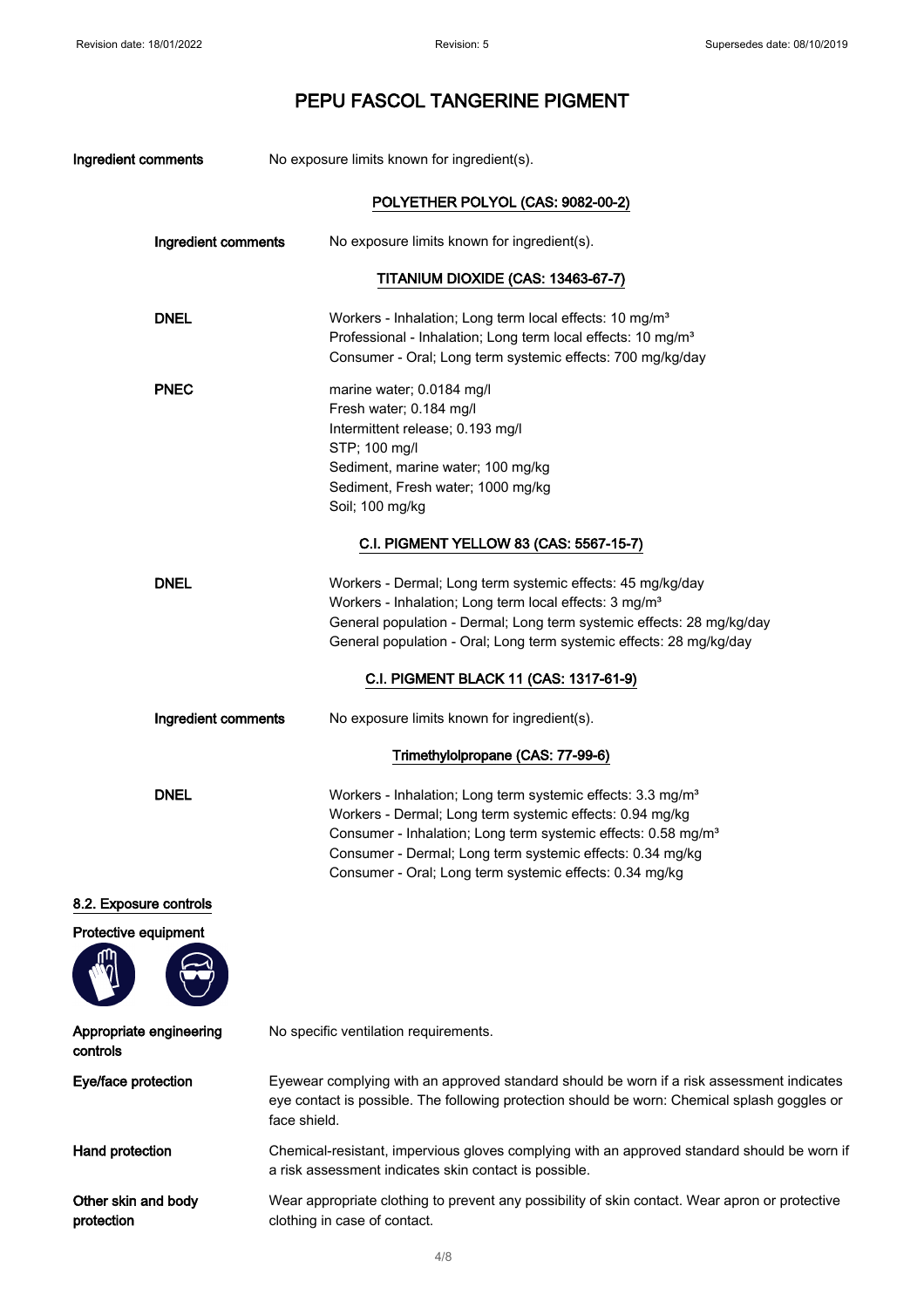| Hygiene measures       | Use engineering controls to reduce air contamination to permissible exposure level. Do not<br>smoke in work area. Wash at the end of each work shift and before eating, smoking and using<br>the toilet. Wash promptly if skin becomes contaminated. Promptly remove any clothing that<br>becomes contaminated. Use appropriate skin cream to prevent drying of skin. When using do<br>not eat, drink or smoke. |
|------------------------|-----------------------------------------------------------------------------------------------------------------------------------------------------------------------------------------------------------------------------------------------------------------------------------------------------------------------------------------------------------------------------------------------------------------|
| Respiratory protection | No specific recommendations. Respiratory protection may be required if excessive airborne<br>contamination occurs.                                                                                                                                                                                                                                                                                              |

### SECTION 9: Physical and chemical properties

| 9.1. Information on basic physical and chemical properties |                                     |
|------------------------------------------------------------|-------------------------------------|
| Appearance                                                 | Coloured paste.                     |
| Colour                                                     | Variable                            |
| Odour                                                      | Sweetish.                           |
| <b>Odour threshold</b>                                     | No information available.           |
| pH                                                         | Not applicable.                     |
| <b>Melting point</b>                                       | No information available.           |
| Initial boiling point and range                            | >100°C @ 760 mm Hg Estimated value. |
| Flash point                                                | >182°C Closed cup.                  |
| <b>Evaporation rate</b>                                    | No information available.           |
| <b>Evaporation factor</b>                                  | No information available.           |
| Flammability (solid, gas)                                  | Not applicable.                     |
| Upper/lower flammability or<br>explosive limits            | No information available.           |
| Other flammability                                         | No information available.           |
| Vapour pressure                                            | No information available.           |
| Vapour density                                             | No information available.           |
| <b>Relative density</b>                                    | No information available.           |
| <b>Bulk density</b>                                        | No information available.           |
| Solubility(ies)                                            | No information available.           |
| <b>Partition coefficient</b>                               | No information available.           |
| Auto-ignition temperature                                  | No information available.           |
| <b>Decomposition Temperature</b>                           | No information available.           |
| <b>Viscosity</b>                                           | No information available.           |
| <b>Explosive properties</b>                                | Not considered to be explosive.     |
| <b>Explosive under the influence</b><br>of a flame         | No                                  |
| <b>Oxidising properties</b>                                | No                                  |
| <b>Comments</b>                                            | None                                |
| 9.2. Other information                                     |                                     |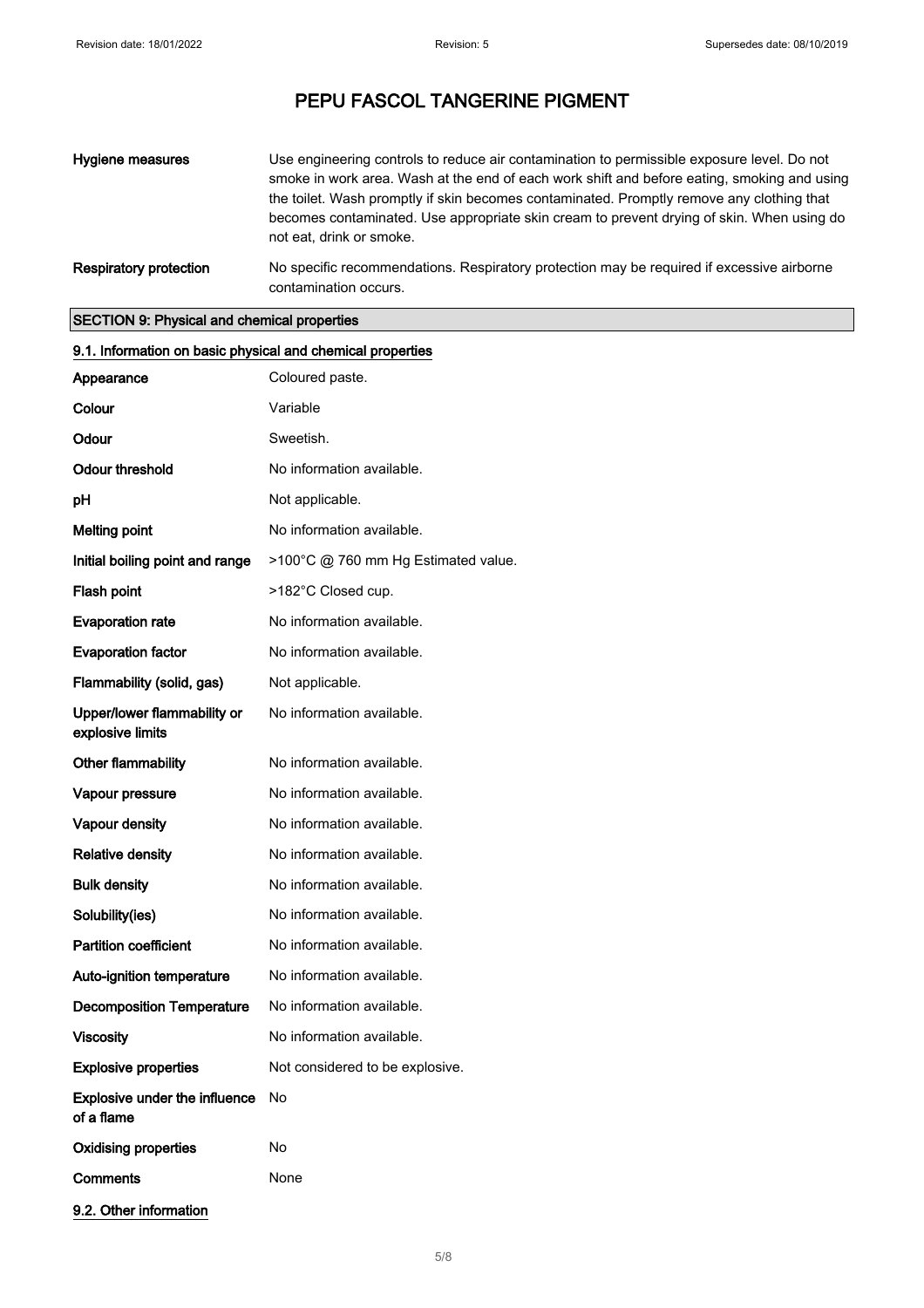| Other information                            | No information required.                                                                                                                                                                                                                                                                                                                                                                                                                                                                                                                                       |
|----------------------------------------------|----------------------------------------------------------------------------------------------------------------------------------------------------------------------------------------------------------------------------------------------------------------------------------------------------------------------------------------------------------------------------------------------------------------------------------------------------------------------------------------------------------------------------------------------------------------|
| <b>SECTION 10: Stability and reactivity</b>  |                                                                                                                                                                                                                                                                                                                                                                                                                                                                                                                                                                |
| 10.1. Reactivity                             |                                                                                                                                                                                                                                                                                                                                                                                                                                                                                                                                                                |
| Reactivity                                   | Stable at normal ambient temperatures and when used as recommended.                                                                                                                                                                                                                                                                                                                                                                                                                                                                                            |
| 10.2. Chemical stability                     |                                                                                                                                                                                                                                                                                                                                                                                                                                                                                                                                                                |
| <b>Stability</b>                             | Stable at normal ambient temperatures.                                                                                                                                                                                                                                                                                                                                                                                                                                                                                                                         |
| 10.3. Possibility of hazardous reactions     |                                                                                                                                                                                                                                                                                                                                                                                                                                                                                                                                                                |
| Possibility of hazardous<br>reactions        | Will not polymerise.                                                                                                                                                                                                                                                                                                                                                                                                                                                                                                                                           |
| 10.4. Conditions to avoid                    |                                                                                                                                                                                                                                                                                                                                                                                                                                                                                                                                                                |
| Conditions to avoid                          | Avoid excessive heat for prolonged periods of time. Avoid contact with strong oxidising<br>agents. Avoid contact with the following materials: Water, moisture.                                                                                                                                                                                                                                                                                                                                                                                                |
| 10.5. Incompatible materials                 |                                                                                                                                                                                                                                                                                                                                                                                                                                                                                                                                                                |
| Materials to avoid                           | Strong oxidising agents. Strong acids. The reaction of polyols and isocyanates generates<br>heat. Isocyanates.                                                                                                                                                                                                                                                                                                                                                                                                                                                 |
| 10.6. Hazardous decomposition products       |                                                                                                                                                                                                                                                                                                                                                                                                                                                                                                                                                                |
| Hazardous decomposition<br>products          | Decomposition products depend upon temperature, air supply and the presence of other<br>materials. Thermal decomposition or combustion products may include the following<br>substances: Aldehydes. Ketones. Acids - organic. Polymer fragments.<br>This product contains a diaryl pigment. This product should not be used if the processing<br>temperature exceeds 200°C because of possible thermal decomposition, which can, with<br>prolonged exposure or further increased temperature, form e.g. traces of aromatic amines.<br>3,3'-Dichloro-benzidine. |
| <b>SECTION 11: Toxicological information</b> |                                                                                                                                                                                                                                                                                                                                                                                                                                                                                                                                                                |
| 11.1. Information on toxicological effects   |                                                                                                                                                                                                                                                                                                                                                                                                                                                                                                                                                                |
| <b>Toxicological effects</b>                 | Not classified.                                                                                                                                                                                                                                                                                                                                                                                                                                                                                                                                                |
| Acute and chronic health<br>hazards          | No specific health hazards known.                                                                                                                                                                                                                                                                                                                                                                                                                                                                                                                              |
| <b>SECTION 12: Ecological information</b>    |                                                                                                                                                                                                                                                                                                                                                                                                                                                                                                                                                                |
| Ecotoxicity                                  | Not regarded as dangerous for the environment.                                                                                                                                                                                                                                                                                                                                                                                                                                                                                                                 |
| 12.1. Toxicity                               |                                                                                                                                                                                                                                                                                                                                                                                                                                                                                                                                                                |
| <b>Toxicity</b>                              | Not considered toxic to fish.                                                                                                                                                                                                                                                                                                                                                                                                                                                                                                                                  |
| 12.2. Persistence and degradability          |                                                                                                                                                                                                                                                                                                                                                                                                                                                                                                                                                                |
|                                              | Persistence and degradability The product is readily biodegradable.                                                                                                                                                                                                                                                                                                                                                                                                                                                                                            |
| 12.3. Bioaccumulative potential              |                                                                                                                                                                                                                                                                                                                                                                                                                                                                                                                                                                |
| <b>Bioaccumulative potential</b>             | The product is not bioaccumulating.                                                                                                                                                                                                                                                                                                                                                                                                                                                                                                                            |
| <b>Partition coefficient</b>                 | No information available.                                                                                                                                                                                                                                                                                                                                                                                                                                                                                                                                      |
| 12.4. Mobility in soil                       |                                                                                                                                                                                                                                                                                                                                                                                                                                                                                                                                                                |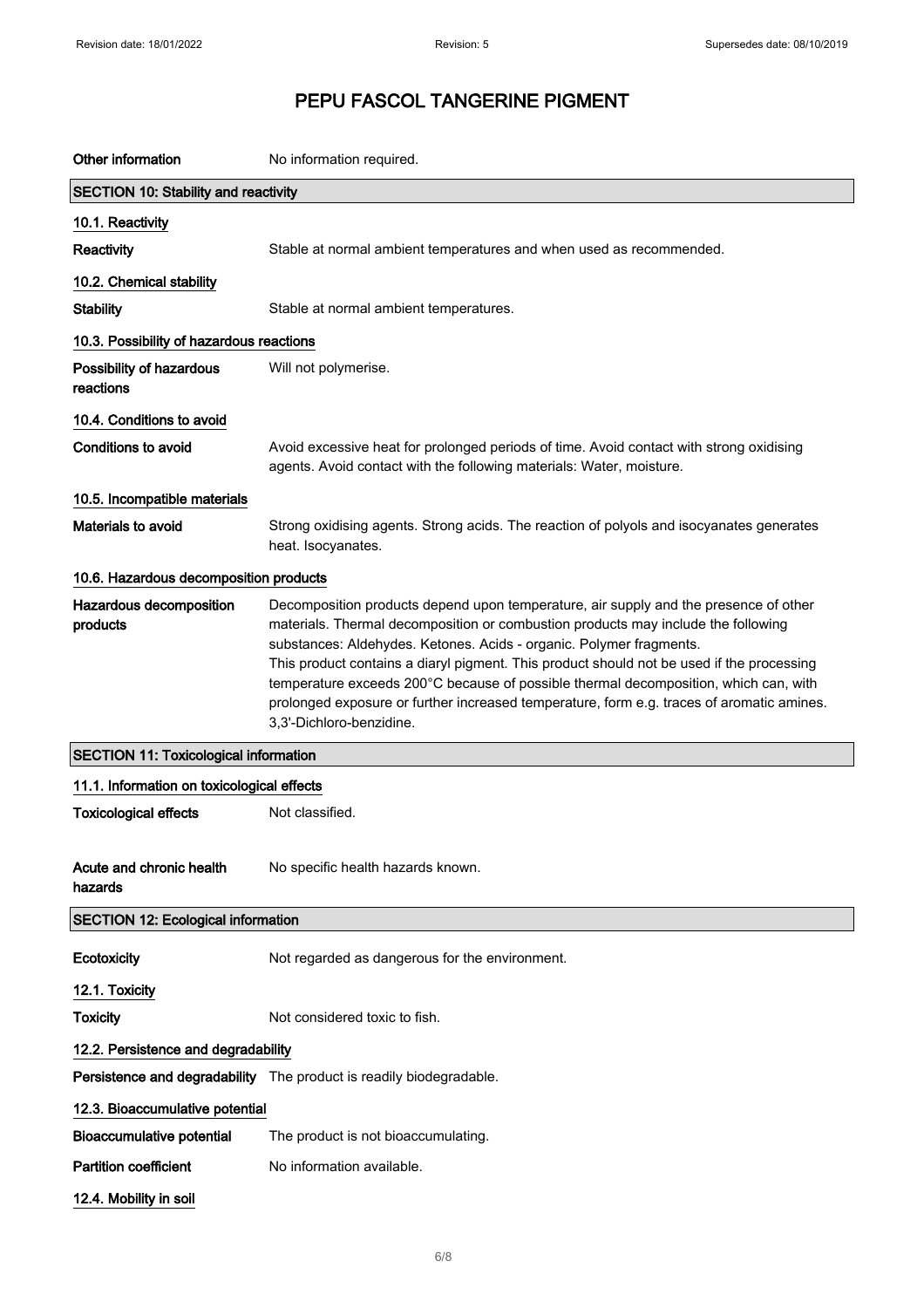| <b>Mobility</b>                                                                                | Not considered mobile.                                                                                                         |
|------------------------------------------------------------------------------------------------|--------------------------------------------------------------------------------------------------------------------------------|
| 12.5. Results of PBT and vPvB assessment                                                       |                                                                                                                                |
| Results of PBT and vPvB<br>assessment                                                          | This product does not contain any substances classified as PBT or vPvB.                                                        |
| 12.6. Other adverse effects                                                                    |                                                                                                                                |
| Other adverse effects                                                                          | Not applicable.                                                                                                                |
| <b>SECTION 13: Disposal considerations</b>                                                     |                                                                                                                                |
| 13.1. Waste treatment methods                                                                  |                                                                                                                                |
| <b>Disposal methods</b>                                                                        | Dispose of waste to licensed waste disposal site in accordance with the requirements of the<br>local Waste Disposal Authority. |
| <b>SECTION 14: Transport information</b>                                                       |                                                                                                                                |
| Rail transport notes                                                                           | Not classified.                                                                                                                |
| Sea transport notes                                                                            | Not classified.                                                                                                                |
| Air transport notes                                                                            | Not classified.                                                                                                                |
| 14.1. UN number                                                                                |                                                                                                                                |
| Not applicable.                                                                                |                                                                                                                                |
| 14.2. UN proper shipping name                                                                  |                                                                                                                                |
| Not applicable.                                                                                |                                                                                                                                |
| 14.3. Transport hazard class(es)                                                               |                                                                                                                                |
| Not applicable.                                                                                |                                                                                                                                |
| 14.4. Packing group                                                                            |                                                                                                                                |
| Not applicable.                                                                                |                                                                                                                                |
| 14.5. Environmental hazards                                                                    |                                                                                                                                |
| Environmentally hazardous substance/marine pollutant<br>No.                                    |                                                                                                                                |
| 14.6. Special precautions for user                                                             |                                                                                                                                |
| Not applicable.                                                                                |                                                                                                                                |
|                                                                                                | 14.7. Transport in bulk according to Annex II of MARPOL and the IBC Code                                                       |
| Transport in bulk according to Not applicable.<br>Annex II of MARPOL 73/78<br>and the IBC Code |                                                                                                                                |
| <b>SECTION 15: Regulatory information</b>                                                      |                                                                                                                                |
|                                                                                                | 15.1. Safety, health and environmental regulations/legislation specific for the substance or mixture                           |
| National regulations                                                                           | Control of Substances Hazardous to Health Regulations 2002 (as amended).                                                       |